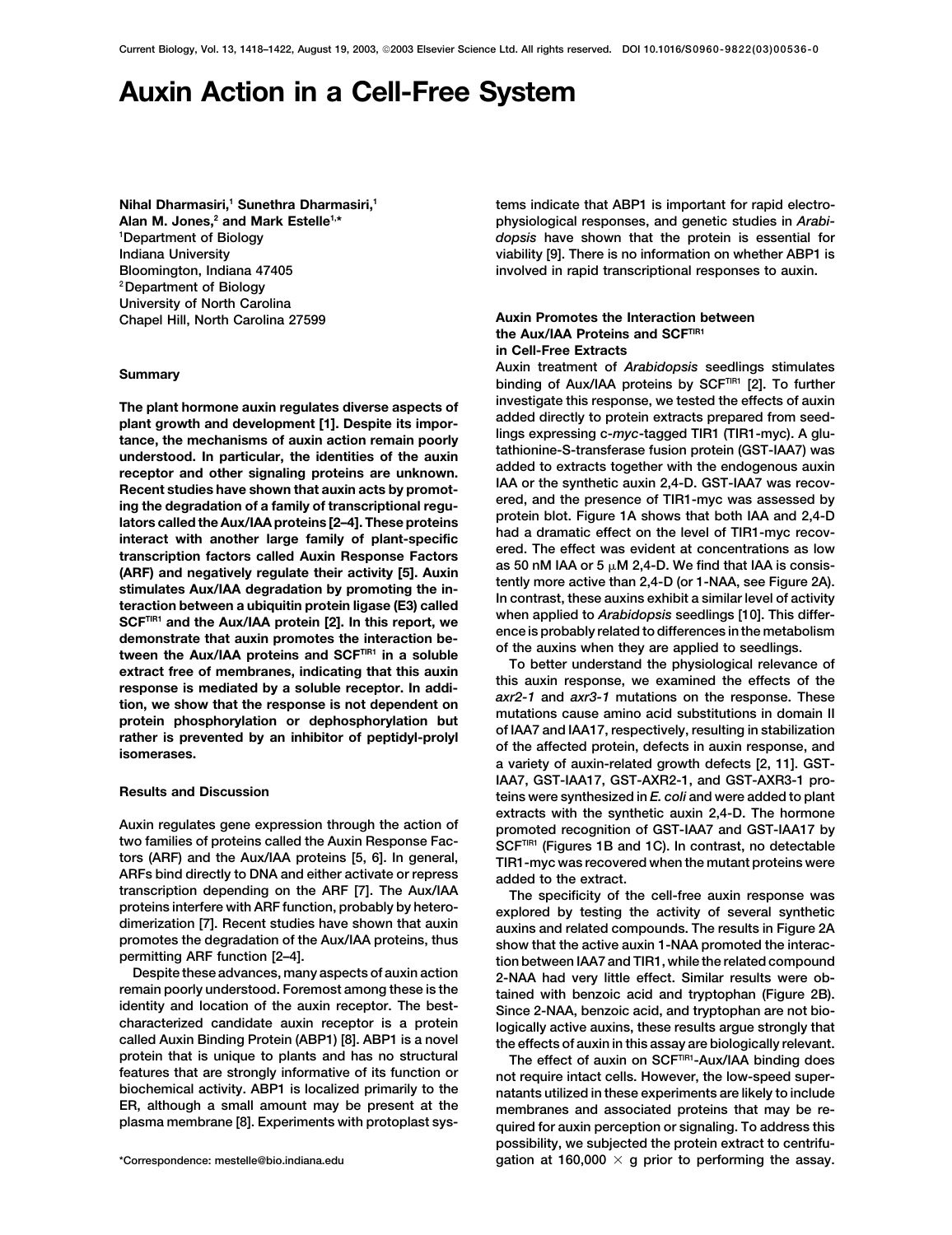| A | $IAA$ $[nM]$                 | $2,4$ -D [ $\mu$ M]                      | Fi                                      |
|---|------------------------------|------------------------------------------|-----------------------------------------|
| 0 |                              | $0.5$ 5.0 50 500 0.05 0.5 5.0 50         | b                                       |
|   |                              |                                          | S<br>TIR1-myc<br>(A<br>G                |
|   |                              |                                          | W.<br>GST-IAA7<br>G.<br>P               |
|   | <b>B</b> 0 0.05 0.5 5.0 50 0 | 0.05 0.5 5.0 50 2,4-D $\left[\mu\right]$ | no<br>bl<br>(B                          |
|   |                              |                                          | G.<br>TIR1-myc<br>te                    |
|   |                              |                                          | $\overline{C}$<br>GST-IAA7/AXR2-1<br>A) |
|   | IAA7                         | $AXR2-1$                                 |                                         |
|   |                              | $C_0$ 0.05 0.5 5.0 50 0 0.05 0.5 5.0 50  | 2,4-D $[\mu M]$                         |
|   |                              |                                          | TIR1-myc                                |
|   |                              |                                          | <b>GST-IAA17/AXR3-1</b>                 |
|   | <b>IAA17</b>                 | <b>AXR3-1</b>                            |                                         |

**Figure 1. Auxin Stimulates the Interaction between SCFTIR1 and Aux/IAA Proteins in a Soluble Extract**

**(A) Protein extracts were prepared from** *GVG::TIR1-myc* **seedlings. GST-IAA7 (3–4 g) was added to each sample plus IAA or 2,4-D. GST pull-downs were analyzed by SDS-PAGE, and TIR1-myc was detected by immunoblotting. The lower panel shows imido black-stained GST-IAA7.**

**(B) 2,4-D was added to extracts together with GST-IAA7 or GST-AXR2-1. TIR1-myc was detected by immunoblotting.**

**(C) As in (B), except with GST-IAA17 or GST-AXR3-1.**

Examination of OsO<sub>4</sub>-treated low-speed and high-speed essary for the auxin-dependent binding of Aux/IAA pro-







and were centrifuged at 9,000  $\times$  g for 10 min or at 160,000  $\times$ 

**supernatants by TEM confirmed that this treatment re- teins, we expect that decreased membranes in the cell**moved lipids (see the Supplemental Data available with free extract would cause a significant reduction in this article online). If a membrane component was nec-<br>SCF<sup>TIR1</sup>-Aux/IAA interaction. However, as shown in Fig**ure 2C, high-speed centrifugation had no effect on the level of activity, indicating that this auxin response does not require cellular membranes. Based on these results, we propose that auxin regulation of Aux/IAA degradation involves an interaction between the hormone and one or more soluble proteins.**

> **The auxin binding protein ABP1 is a candidate auxin receptor, and while it is a soluble protein, it is predominantly localized to the endomembrane compartment [8, 9]. To investigate a possible role of ABP1 in the cellfree assay, we used an antibody directed against** *Arabidopsis* **ABP1 to deplete ABP1 from extracts prior to the assay. This treatment did not affect the level of TIR1 myc recovered after GST-IAA7 pull-down (see the Supplemental Data). Similarly, the addition of 250 ng** *Zea mays* **ABP1 expressed and purified from insect cells did not affect the response. These results suggest that** ABP1 is not required for auxin regulation of the SCF<sup>TIR1</sup>-**Aux/IAA interaction.**

## **Role of Protein Phosphorylation in the SCFTIR1-Aux/IAA Interaction**

To determine if auxin stimulation of SCF<sup>TIR1</sup>-Aux/IAA **Figure 2. Specificity of the Cell-Free Auxin Response binding requires ATP, we added apyrase to the extract (A) The active auxin 1-NAA and the inactive auxin 2-NAA were tested to hydrolyze the free ATP. Figure 3A shows that 10 U** for activity in the in vitro assay as described in Figure 1.<br>
(B) Benzoic acid and tryptophan do not promote the interaction<br>
between GST-IAA7 and SCF™!<br>
(C) Protein extracts were prepared from GVG::TIR1-myc seedlings str **g for [12]. Previous studies indicate that phosphorylation 1 hr. Supernatants were treated as described in Figure 1. within domain II of the Aux/IAA protein is not required**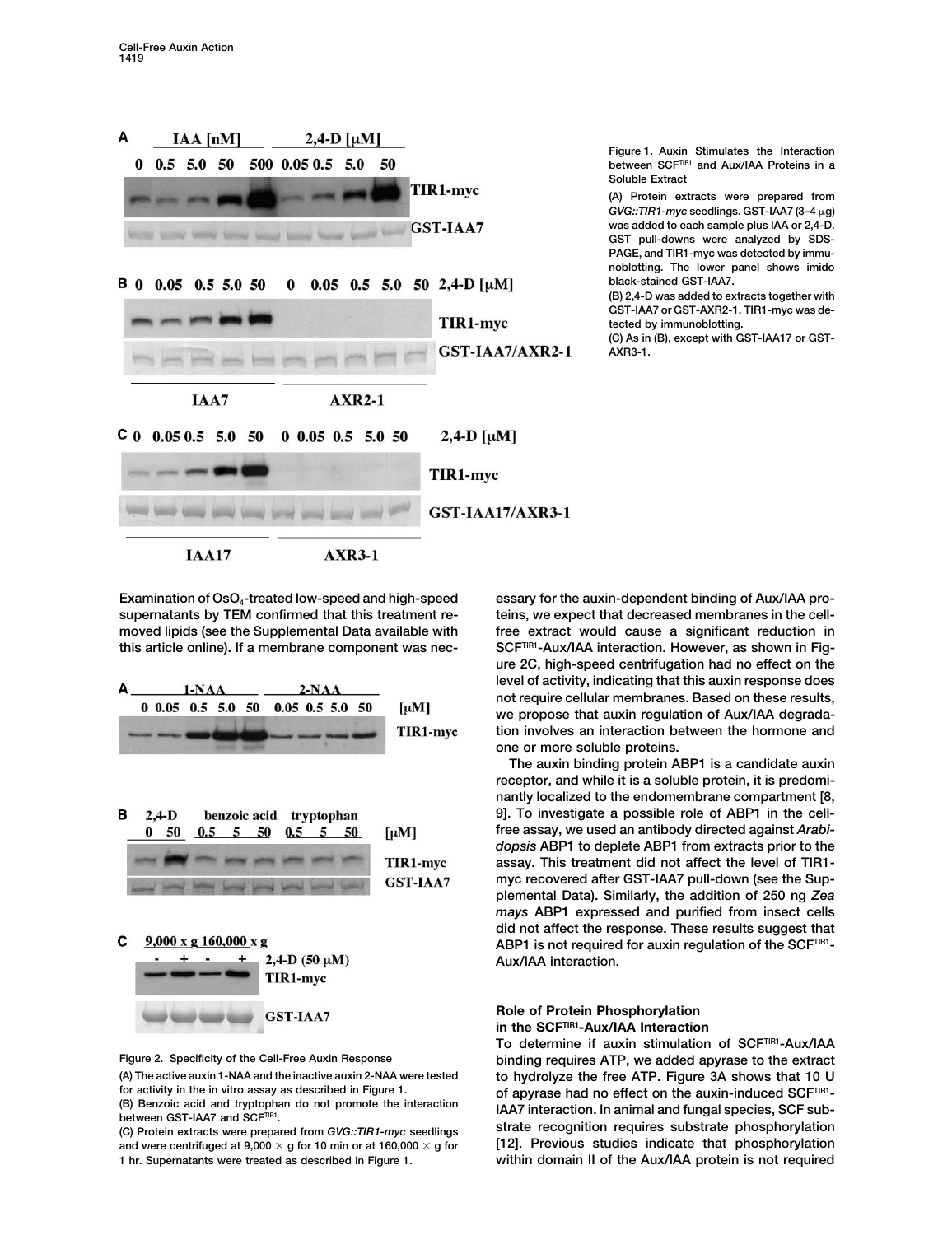

**Figure 3. The In Vitro Auxin Response Does Not Require ATP, Protein Phosphorylation, or Hydroxylation of Conserved Prolines**

**(A) The addition of 10 U of apyrase has no effect on the auxin-stimulated interaction between GST-IAA7 and TIR1-myc. The assay was performed as described in Figure 1. ATP levels after apryase treatment were zero, as measured by the ATP bioluminescence assay (Sigma). (B) Neither the broad specificity protein kinase inhibitor staurosporine (Staur) nor the protein phosphatase inhibitor NaF affects the response. (C) Hydroxylation of conserved prolines in Domain II of IAA7 does not enhance the interaction between Domain II peptides and TIR1-myc. A total of 4 g biotin-tagged peptide was added to each reaction and was recovered with streptavidin beads. An upper case "p" (P) indicates proline, while a lower case "p" (p) indicates hydroxyproline.**

**action between Aux/IAA proteins and TIR1 is mediated tavidin beads. Figure 3C shows that the wild-type pepby one or more additional proteins that may be phos- tide interacted well with TIR1-myc, even in the absence phorylated. To investigate this possibility, we included of 2,4-D. In contrast, substitution of either proline with staurosporine, a broad-range protein kinase inhibitor hydroxyproline dramatically reduced the amount of [14, 15], and NaF, a phosphatase inhibitor, into our cell- TIR1-myc recovered from the extract (Figure 3C). The free extract. Neither of these compounds had any effect interaction between the hydroxylated peptides and on auxin activity, suggesting that protein phosphoryla- TIR1-myc was still auxin responsive, but the interaction tion is not directly involved in the SCFTIR1-IAA7 interac- was much less robust than with either the wild-type tion (Figure 3B). peptide or GST-IAA7. Similarly a peptide in which both**

Role of Domain II Prolines in Aux/IAA Recognition<br>
Genetic studies indicate that two conserved prolines<br>
with SCF<sup>TIR1</sup> (data not shown). These results are<br>
within domain II of the Aux/IAA proteins are required for<br>
inter various prolyl hydroxylase inhibitors, including  $Co^{2+}$ <br>
(1 mM), DMOG (4 mM), and DLP (10 mM), on the interac-<br>
tion between GST-IAA7 and TIR1-myc. None of these<br>
agents affected the interaction, suggesting that auxin<br>
d shown). Alternatively, it is possible that a novel prolyl and 4B).<br>hydroxylase that is not affected by these compounds  $\tau_0$  inv **hydroxylase that is not affected by these compounds To investigate the physiological significance of the**

**To further investigate the role of proline hydroxylation pression in vivo. Plants carrying the auxin reporter compassing residues 73–88 of IAA7. These peptides juglone, cyclosporine, and rapamycin [20]. As expected, span most of domain II, including the two conserved auxin treatment resulted in accumulation of GUS in the prolines. The first peptide consisted of the wild-type elongation zone of transgenic seedlings (Figure 4C). sequence of amino acids, while the other two replaced Juglone prevented this accumulation, suggesting that pro-81 and pro-82, respectively, with hydroxyproline. All a PPIase is required for auxin-regulated gene expresthree peptides had a biotin tag on their N terminus. The sion. In contrast, cyclosporin and rapamycin had no peptides were added to protein extract containing TIR1- effect on the auxin response.**

**for degradation [13]. However, it is possible that an inter- myc with or without 2,4-D and were recovered on strepprolines were replaced by hydroxyproline interacted**

involved in auxin response.<br>To further investigate the role of proline hydroxylation **by pression in vivo.** Plants carrying the auxin reporter *BA3::GUS* **were treated with 2,4-D with or without 20**  $\mu$ **M**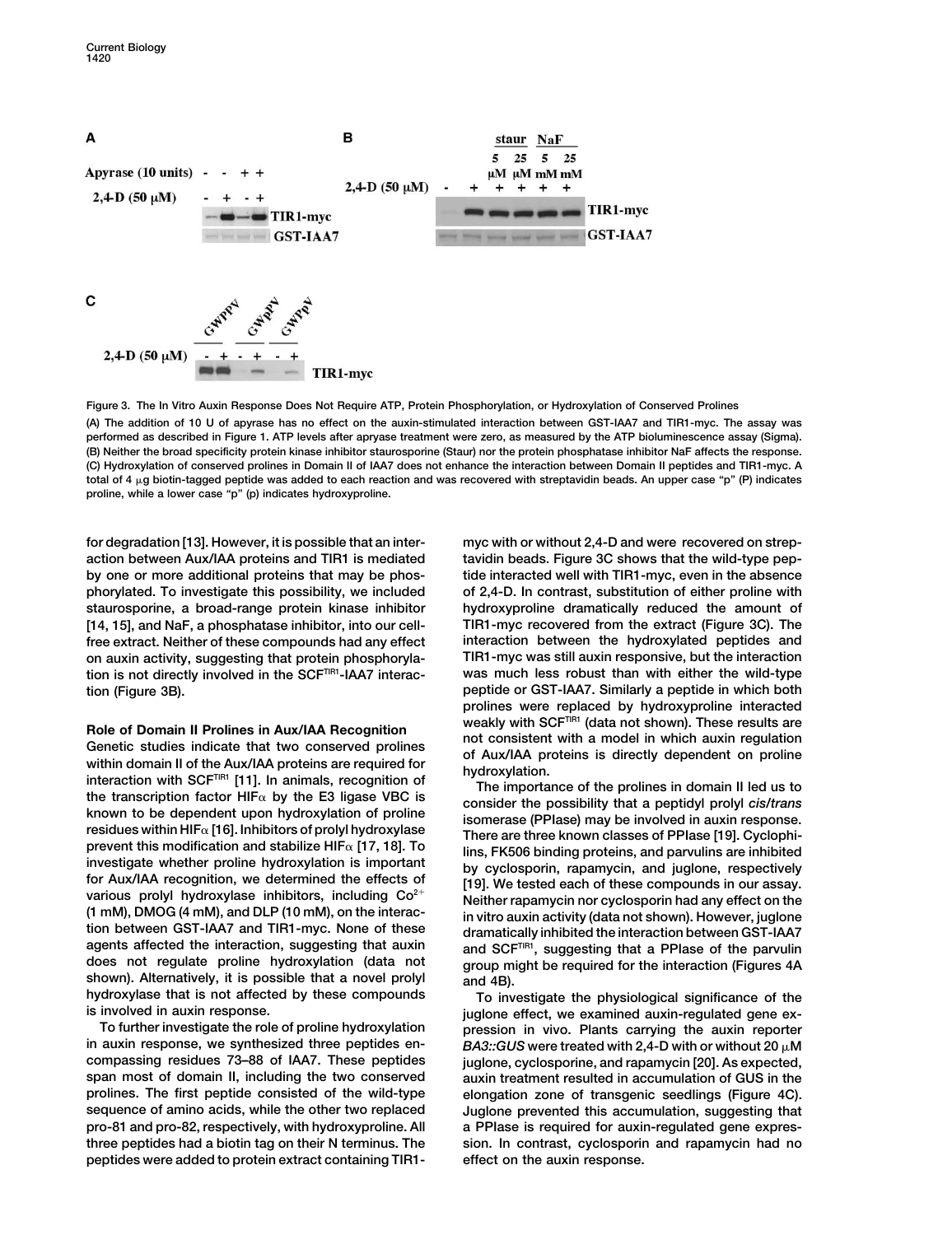



**GST pull-downs were analyzed as in Figure 1.** (C) Juglone inhibits auxin-regulated transcription and degradation of AXR3NT-GUS. *BA3::GUS* seedlings were treated with 20  $\mu$ M 2,4-D alone **or together with 20 M juglone, cyclosporine, or rapamycin.** *HS::AXR3NT-GUS* **seedlings were heat shocked for 2 hr at 37C and were transferred into media containing 20 M 2,4-D alone or 20 M 2,4-D 20 M PPIase inhbitor. Control seedlings were treated in a similar**

**way. Treated seedlings were stained for GUS activity after 60 min. The roots of 9-day-old seedlings are shown for each treatment. (D)** *HS::AXR3NT-GUS* **seedlings were treated as in (C). GUS activity was measured by a flourometer. Each data point is the mean of three experiments. The error bars represent standard deviations. The differences between 2,4-D and 2,4-D juglone are statistically significant for both 20 min and 60 min (t tests: for 20 min, P 0.003; for 60 min, P 0.0001).**

tween the Aux/IAA proteins and SCF<sup>TIR1</sup>. If the compound the auxin receptor and other signaling proteins. **has the same effect in vivo, we expect that this will result in stabilization of the Aux/IAA proteins. Previous studies Supplemental Data have shown that the AXR3NT-GUS fusion protein is de- Supplemental Data including the Experimental Procedures and two** graded in response to auxin [2]. Transgenic seedlings and full/13/16/1418/DC1/.<br>were shifted to 37°C for 2 hr to induce synthesis of the full/13/16/1418/DC1/. **fusion protein. At time 0, seedlings were treated with Acknowledgments 2,4-D or 2,4-D plus PPIase inhibitor. After 60 min, seedlings were stained for GUS activity. Figures 4C and 4D We are grateful to Barry Stein for assistance with the transmission show that auxin caused a decrease in the amount of electron microscopy and to Dr. Jin-Giu Chen (UNC) for providing GUS staining compared to the control, and this finding recombinant ABP1. This work was supported by grants from the** is consistent with earlier results. In contrast, seedlings<br>treated with juglone, but not cyclosporin or rapamy-<br>cin, exhibited much stronger GUS staining, indicating<br>cin, exhibited much stronger GUS staining, indicating<br>da **that juglone inhibits auxin-dependent degradation of Received: April 22, 2003 AXR3NT-GUS. Revised: June 18, 2003**

**During the last several decades, the identity and cellu- Accepted: June 23, 2003 lar location of the auxin receptor has been a subject of Published: August 19, 2003 intense interest and speculation. The results described References in this report provide clear evidence that soluble proteins** mediate auxin induction of transcription. Further, we<br>provide evidence that the auxin response requires a<br>parvulin-type PPIase. We speculate that prolyl isomer-<br>parvulin-type PPIase. We speculate that prolyl isomer-<br>try an **ization within domain II of the Aux/IAA proteins is re- Academic Publishers), pp. 1–12. quired for recognition by the SCF. Alternatively, a PPIase 2. Gray, W.M., Kepinski, S., Rouse, D., Leyser, O., and Estelle,** may be required for a different step in auxin signaling. M. (2001). Auxin regulates SCFTIR1-dep<br>The Dreasnabile PPlace Dade has been impliedted in the MUX/IAA proteins. Nature 414, 271-276. The Drosophila PPIase Dodo has been implicated in the AUXIAA proteins. Nature 414, 271-276.<br>degradation of the transcription factor CF2 [21]. How-<br>modulates the degradation rate of Aux/IAA proteins. Proc. Natl. **ever, this is the first report of a potential role for a PPIase** Acad. Sci. USA 98, 11795-11800. **in SCF-substrate recognition. In addition, these results 4. Tiwari, S.B., Wang, X.J., Hagen, G., and Guilfoyle, T.J. (2001).**

**Juglone inhibits the auxin-dependent interaction be- will considerably simplify our future efforts to identify**

- 
- 
- 
-